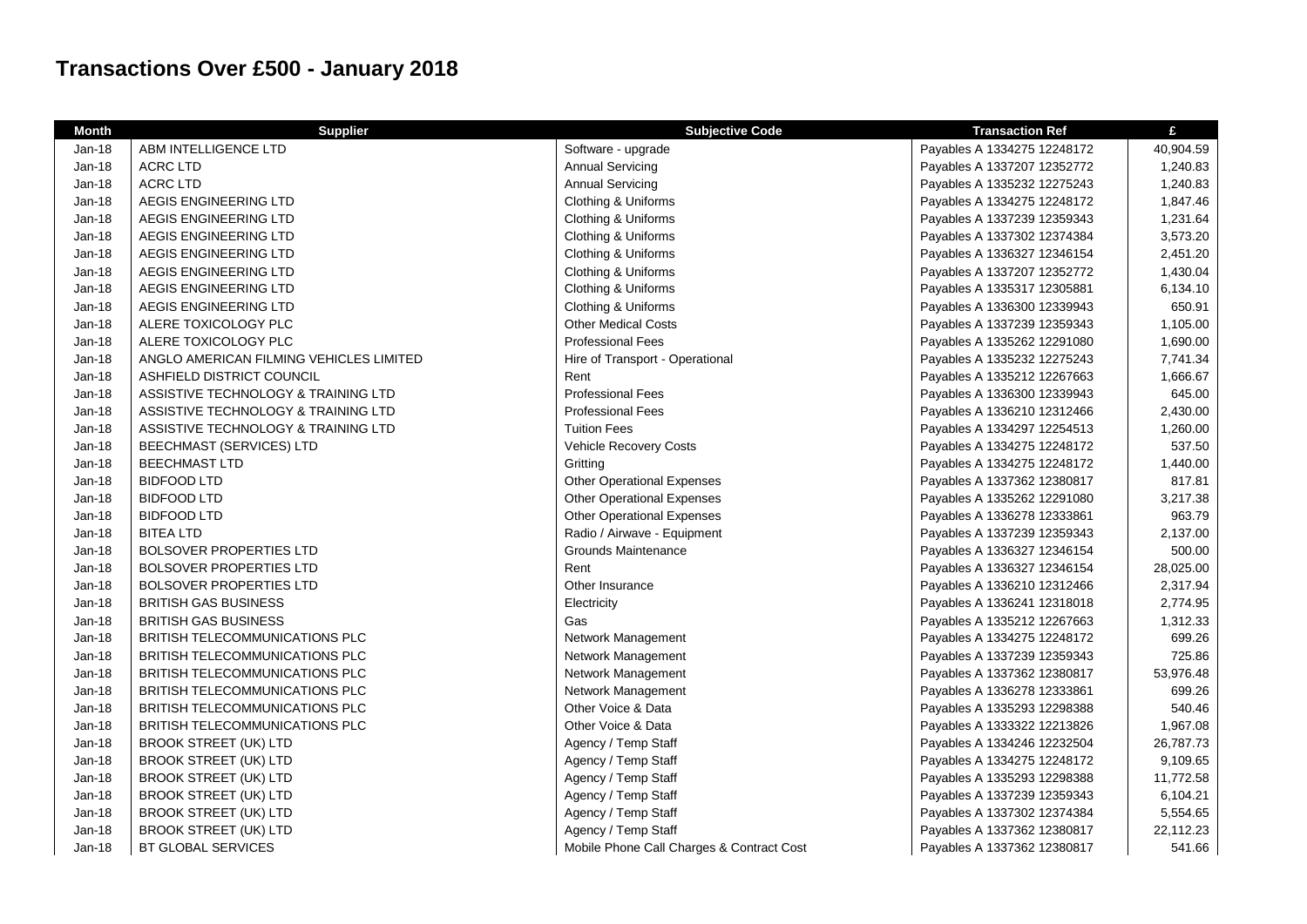| <b>Month</b>  | <b>Supplier</b>                     | <b>Subjective Code</b>                          | <b>Transaction Ref</b>      | £          |
|---------------|-------------------------------------|-------------------------------------------------|-----------------------------|------------|
| Jan-18        | <b>BT GLOBAL SERVICES</b>           | Airwave Service Charges                         | Payables A 1334275 12248172 | 541.66     |
| Jan-18        | <b>BUDDI LTD</b>                    | Maintenance/Consumables Specialist Op Equipment | Payables A 1335212 12267663 | 2,250.00   |
| $Jan-18$      | <b>BUYWORKS LTD</b>                 | <b>Professional Fees</b>                        | Payables A 1337302 12374384 | 4,680.00   |
| Jan-18        | <b>BUYWORKS LTD</b>                 | <b>Professional Fees</b>                        | Payables A 1335232 12275243 | 8,010.00   |
| $Jan-18$      | <b>BUYWORKS LTD</b>                 | <b>Professional Fees</b>                        | Payables A 1336210 12312466 | 2,430.00   |
| Jan-18        | CANFORD AUDIO PLC                   | Other IT Costs                                  | Payables A 1336327 12346154 | 553.10     |
| Jan-18        | CAPITA BUSINESS SERVICES LTD        | <b>Hotel Accommodation</b>                      | Payables A 1336210 12312466 | 8,645.63   |
| Jan-18        | CAPITA BUSINESS SERVICES LTD        | <b>Minor Systems</b>                            | Payables A 1335212 12267663 | 9,291.25   |
| Jan-18        | <b>CAPITA BUSINESS SERVICES LTD</b> | Public Transport & Parking                      | Payables A 1334275 12248172 | 3,243.60   |
| Jan-18        | <b>CAPITA BUSINESS SERVICES LTD</b> | <b>Public Transport &amp; Parking</b>           | Payables A 1334297 12254513 | 7,937.14   |
| Jan-18        | CASTLE CAVENDISH FOUNDATION         | <b>Grants to Voluntary Bodies</b>               | Payables A 1335212 12267663 | 8,000.00   |
| Jan-18        | CATCH 22 CHARITY LTD                | Other PA Grants                                 | Payables A 1336210 12312466 | 146,575.63 |
| Jan-18        | CDW LTD                             | Hardware - maintenance                          | Payables A 1337362 12380817 | 643.40     |
| Jan-18        | <b>CDW LTD</b>                      | Other IT Costs                                  | Payables A 1335293 12298388 | 600.47     |
| Jan-18        | <b>CECILY WHITE</b>                 | <b>Legal Costs</b>                              | Payables A 1335317 12305881 | 5,000.00   |
| Jan-18        | CERTAS ENERGY UK LTD                | Diesel                                          | Payables A 1334246 12232504 | 11,689.20  |
| Jan-18        | <b>CERTAS ENERGY UK LTD</b>         | Diesel                                          | Payables A 1334275 12248172 | 17,812.34  |
| Jan-18        | <b>CERTAS ENERGY UK LTD</b>         | <b>Diesel</b>                                   | Payables A 1335293 12298388 | 1,201.98   |
| Jan-18        | <b>CERTAS ENERGY UK LTD</b>         | Diesel                                          | Payables A 1337239 12359343 | 1,145.99   |
| Jan-18        | <b>CERTAS ENERGY UK LTD</b>         | <b>Diesel</b>                                   | Payables A 1334297 12254513 | 6,820.65   |
| Jan-18        | <b>CERTAS ENERGY UK LTD</b>         | <b>Diesel</b>                                   | Payables A 1333389 12219824 | 9,741.97   |
| Jan-18        | <b>CERTAS ENERGY UK LTD</b>         | <b>Diesel</b>                                   | Payables A 1333322 12213826 | 11,692.12  |
| Jan-18        | <b>CHARLES FELLOWS SUPPLIES LTD</b> | Clothing & Uniforms                             | Payables A 1335262 12291080 | 1,083.00   |
| <b>Jan-18</b> | <b>CHARLES FELLOWS SUPPLIES LTD</b> | Clothing & Uniforms                             | Payables A 1335232 12275243 | 1,150.00   |
| Jan-18        | CHAS E PROSSER & CO LTD             | Police Cones & Traffic Signs                    | Payables A 1335212 12267663 | 998.00     |
| $Jan-18$      | <b>CHRISTINE CUTLAND</b>            | <b>Consultants Fees</b>                         | Payables A 1334319 12261175 | 920.00     |
| Jan-18        | <b>CINTRA LTD</b>                   | <b>Interpreters Fees</b>                        | Payables A 1336300 12339943 | 31,251.55  |
| Jan-18        | <b>CIPFA BUSINESS LTD</b>           | <b>Professional Fees</b>                        | Payables A 1335262 12291080 | 10,170.45  |
| Jan-18        | <b>CIPFA BUSINESS LTD</b>           | Subscriptions                                   | Payables A 1337362 12380817 | 22,422.98  |
| Jan-18        | <b>CIVICA UK LTD</b>                | Software Licences                               | Payables A 1335317 12305881 | 8,999.48   |
| Jan-18        | <b>CJR MIDLANDS LTD</b>             | Reactive Maintenance                            | Payables A 1335232 12275243 | 1,250.00   |
| Jan-18        | CNLR HORIZONS LTD TA CIC            | <b>Professional Fees</b>                        | Payables A 1336210 12312466 | 1,159.00   |
| Jan-18        | <b>COLLEGE OF POLICING</b>          | <b>External Training Courses</b>                | Payables A 1336241 12318018 | 1,425.00   |
| Jan-18        | <b>COLLEGE OF POLICING</b>          | <b>External Training Courses</b>                | Payables A 1333389 12219824 | 825.00     |
| Jan-18        | <b>COLLEGE OF POLICING</b>          | <b>Professional Fees</b>                        | Payables A 1336210 12312466 | 16,203.46  |
| Jan-18        | <b>COLLEGE OF POLICING</b>          | <b>Internal Training Courses</b>                | Payables A 1334319 12261175 | 700.00     |
| Jan-18        | <b>COONEEN AT WORK LTD</b>          | Clothing & Uniforms                             | Payables A 1337207 12352772 | 2,083.33   |
| Jan-18        | <b>COONEEN AT WORK LTD</b>          | Clothing & Uniforms                             | Payables A 1335317 12305881 | 12,499.98  |
| Jan-18        | <b>CORONA ENERGY</b>                | Gas                                             | Payables A 1336210 12312466 | 14,952.69  |
| Jan-18        | <b>CROWN LIFT TRUCKS LTD</b>        | <b>Other Operational Expenses</b>               | Payables A 1336300 12339943 | 836.00     |
| Jan-18        | CROWN PET FOODS LTD                 | Police Dogs - Feed/kennelling/vets              | Payables A 1336278 12333861 | 657.94     |
| Jan-18        | <b>CTMI LTD</b>                     | <b>Professional Fees</b>                        | Payables A 1333389 12219824 | 6,400.00   |
| Jan-18        | <b>CUPBROOK LTD</b>                 | Stray Animals (maintenance costs)               | Payables A 1336300 12339943 | 1,190.00   |
| Jan-18        | DATA PRO IT LTD                     | Other IT Costs                                  | Payables A 1336210 12312466 | 697.60     |
| Jan-18        | DFP SERVICES LTD                    | <b>Annual Servicing</b>                         | Payables A 1337362 12380817 | 2,235.00   |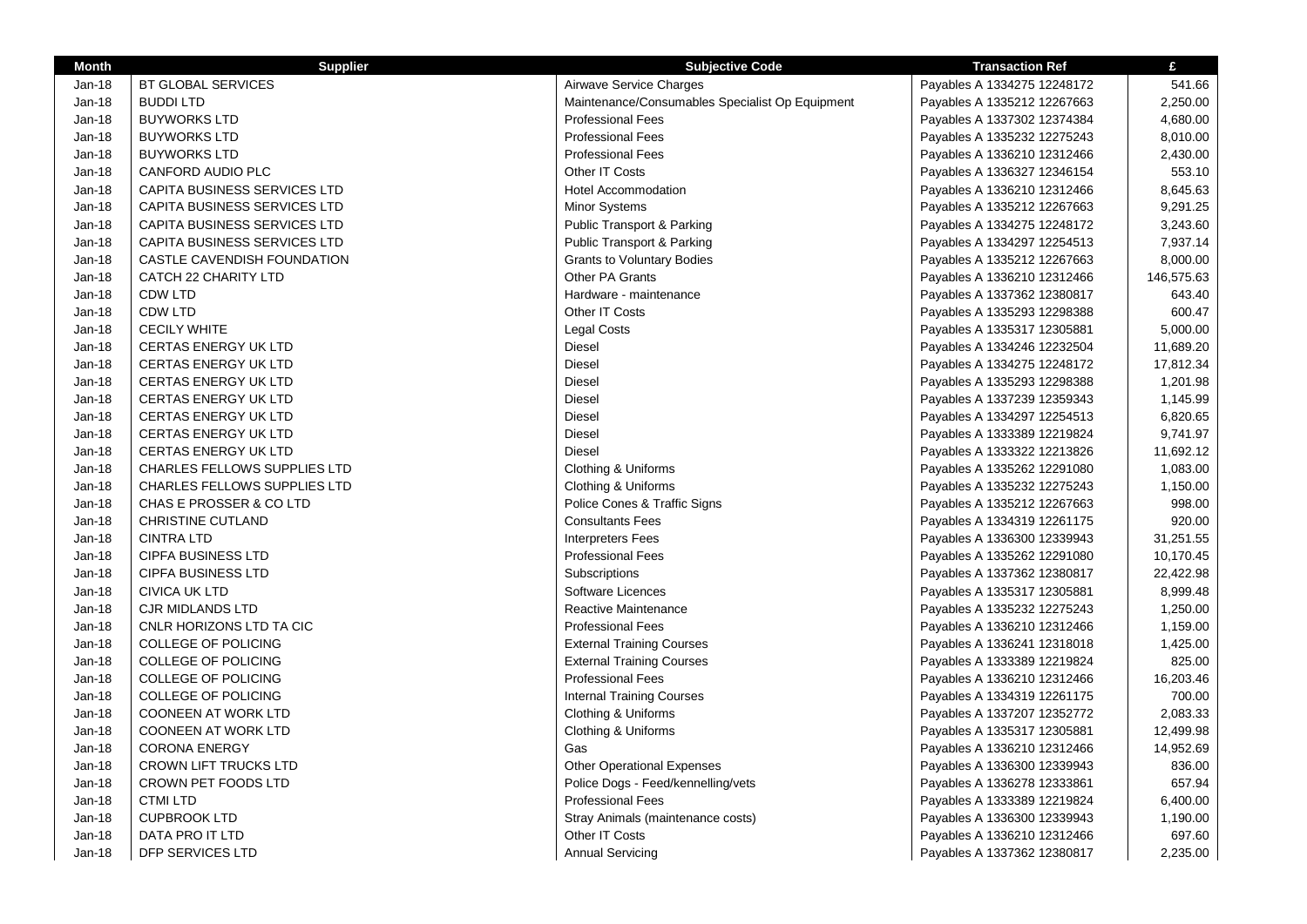| <b>Month</b>  | <b>Supplier</b>                        | <b>Subjective Code</b>                    | <b>Transaction Ref</b>      | £          |
|---------------|----------------------------------------|-------------------------------------------|-----------------------------|------------|
| Jan-18        | DISTRACTION PARTNERSHIP LLP            | <b>Systems Development</b>                | Payables A 1337302 12374384 | 2,864.56   |
| Jan-18        | DOCUMATION SOFTWARE LTD                | Software Licences                         | Payables A 1334297 12254513 | 22,877.46  |
| $Jan-18$      | DURHAM AGENCY AGAINST CRIME            | Clothing & Uniforms                       | Payables A 1334215 12226242 | 5,016.00   |
| Jan-18        | <b>DVLA</b>                            | Road Fund Licences                        | Payables A 1335317 12305881 | 550.00     |
| Jan-18        | EDF ENERGY CUSTOMERS PLC               | Electricity                               | Payables A 1337239 12359343 | 47,953.00  |
| Jan-18        | ENERGY & COMPLIANCE TECHNOLOGY LTD     | Building Maintenance - Day to Day         | Payables A 1334246 12232504 | 880.00     |
| $Jan-18$      | ENTERPRISE RENT-A-CAR (UK) LTD         | Hire of Transport - Operational           | Payables A 1337362 12380817 | 1,531.66   |
| Jan-18        | ENTERPRISE RENT-A-CAR (UK) LTD         | Hire of Transport - Operational           | Payables A 1335212 12267663 | 1,391.27   |
| Jan-18        | ENTERPRISE RENT-A-CAR (UK) LTD         | Hire of Transport - Operational           | Payables A 1335317 12305881 | 2,119.21   |
| Jan-18        | ENVIROENERGY (NOTTINGHAM) LTD          | Water Services / Rates                    | Payables A 1334275 12248172 | 4,800.15   |
| Jan-18        | EUROFINS FORENSIC SERVICES LTD         | <b>Forensic Analysis</b>                  | Payables A 1336327 12346154 | 1,300.00   |
| Jan-18        | EVERYTHING EVERYWHERE LTD              | Mobile Phone Call Charges & Contract Cost | Payables A 1334319 12261175 | 12,275.19  |
| Jan-18        | EVERYTHING EVERYWHERE LTD              | Other IT Costs                            | Payables A 1336327 12346154 | 2,200.00   |
| $Jan-18$      | <b>EXPERIAN LTD</b>                    | Subscriptions                             | Payables A 1334275 12248172 | 4,564.88   |
| $Jan-18$      | <b>FAIRACRE SERVICES</b>               | Reactive Maintenance                      | Payables A 1335317 12305881 | 773.00     |
| $Jan-18$      | FISHER HARGREAVES PROCTOR LTD          | Rent                                      | Payables A 1337362 12380817 | 5,503.57   |
| Jan-18        | <b>FOREST FUELS LTD</b>                | <b>Other Energy Costs</b>                 | Payables A 1335293 12298388 | 5,173.75   |
| Jan-18        | <b>FOREST FUELS LTD</b>                | Other Energy Costs                        | Payables A 1333322 12213826 | 2,687.28   |
| Jan-18        | <b>FOREST FUELS LTD</b>                | Other Energy Costs                        | Payables A 1334215 12226242 | 7,397.41   |
| Jan-18        | <b>FOREST FUELS LTD</b>                | <b>Other Operational Expenses</b>         | Payables A 1335317 12305881 | 800.00     |
| Jan-18        | FRANCOTYP-POSTALIA LTD                 | Postage Costs                             | Payables A 1335293 12298388 | 580.50     |
| Jan-18        | FWP PLUMBERS NOTTINGHAM LTD            | Reactive Maintenance                      | Payables A 1334319 12261175 | 956.07     |
| Jan-18        | <b>G2 RECRUITMENT SOLUTIONS LTD</b>    | Agency / Temp Staff                       | Payables A 1336327 12346154 | 2,375.00   |
| Jan-18        | G4S HEALTH SERVICES (UK) LTD           | Police Surgeons / Clinicians              | Payables A 1334246 12232504 | 102,611.95 |
| Jan-18        | G4S HEALTH SERVICES (UK) LTD           | Police Surgeons / Clinicians              | Payables A 1334275 12248172 | 199,005.00 |
| Jan-18        | GINGERS MOBILE SANDWICH SHOP           | <b>Contract Catering</b>                  | Payables A 1334319 12261175 | 810.00     |
| <b>Jan-18</b> | <b>GLEBEFOIL LTD</b>                   | <b>Professional Fees</b>                  | Payables A 1335317 12305881 | 708.89     |
| Jan-18        | <b>GO 2 TELECOM LTD</b>                | <b>Telephony Equipment</b>                | Payables A 1337239 12359343 | 3,472.20   |
| Jan-18        | GREATER MANCHESTER COMBINED AUTHORITY  | <b>External Training Courses</b>          | Payables A 1337239 12359343 | 1,200.00   |
| Jan-18        | <b>GUIDANCE SOFTWARE INC</b>           | Software Licences                         | Payables A 1333322 12213826 | 3,219.83   |
| Jan-18        | <b>GUNNEBO UK LTD</b>                  | Building Maintenance - Day to Day         | Payables A 1335262 12291080 | 4,904.00   |
| Jan-18        | <b>HAMPSONS RECOVERY</b>               | <b>Vehicle Recovery Costs</b>             | Payables A 1336241 12318018 | 777.00     |
| <b>Jan-18</b> | HANSON ANIMAL DOCTOR LTD               | Police Dogs - purchase                    | Payables A 1334297 12254513 | 5,503.84   |
| Jan-18        | HAYS SPECIALIST RECRUITMENT LTD        | Agency / Temp Staff                       | Payables A 1337362 12380817 | 1,650.00   |
| Jan-18        | HAYS SPECIALIST RECRUITMENT LTD        | <b>Professional Fees</b>                  | Payables A 1337302 12374384 | 3,152.50   |
| Jan-18        | HAYS SPECIALIST RECRUITMENT LTD        | <b>Professional Fees</b>                  | Payables A 1337362 12380817 | 4,365.00   |
| Jan-18        | <b>HAYS SPECIALIST RECRUITMENT LTD</b> | <b>Professional Fees</b>                  | Payables A 1333322 12213826 | 1,940.00   |
| Jan-18        | <b>HCL TECHNOLOGIES UK LTD</b>         | <b>Minor Systems</b>                      | Payables A 1335317 12305881 | 10,136.00  |
| Jan-18        | <b>HEALTHWORK LTD</b>                  | <b>Other Medical Costs</b>                | Payables A 1334215 12226242 | 4,050.00   |
| Jan-18        | <b>HMCTS</b>                           | <b>Other Partnerships</b>                 | Payables A 1336327 12346154 | 4,248.87   |
| Jan-18        | <b>ICE WATCH LTD</b>                   | Gritting                                  | Payables A 1337427 12384906 | 9,786.00   |
| Jan-18        | INSIGHT DIRECT (UK) LTD                | Mobile Information System                 | Payables A 1334297 12254513 | 716.48     |
| Jan-18        | <b>IWS</b>                             | <b>Annual Servicing</b>                   | Payables A 1337302 12374384 | 1,207.77   |
| $Jan-18$      | <b>JACKSON LIFT SERVICES LTD</b>       | Reactive Maintenance                      | Payables A 1335262 12291080 | 1,200.00   |
| Jan-18        | JACKSONS RECOVERY LTD                  | <b>Vehicle Recovery Costs</b>             | Payables A 1333322 12213826 | 5,899.00   |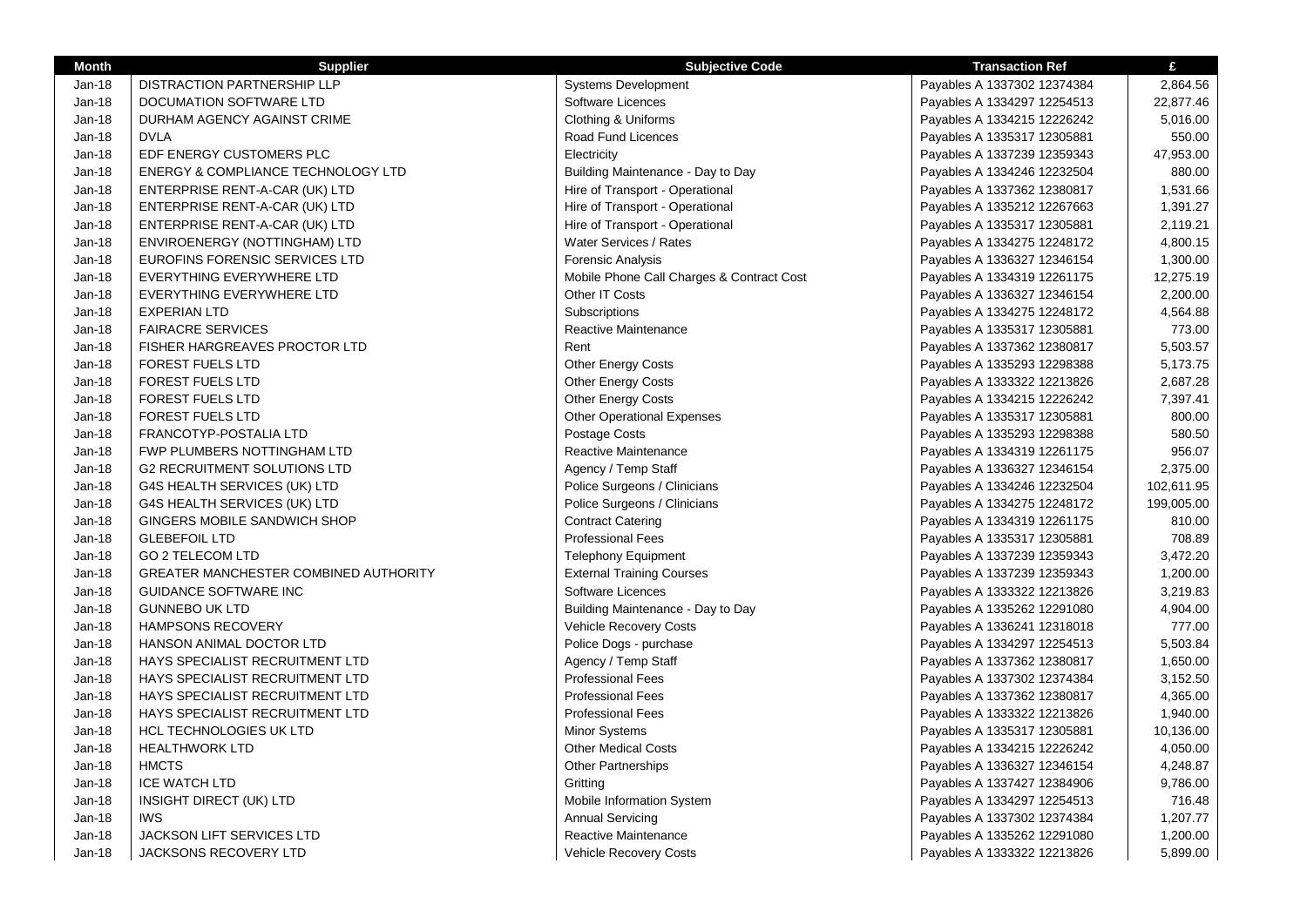| <b>Month</b> | <b>Supplier</b>                                      | <b>Subjective Code</b>                          | <b>Transaction Ref</b>      | £         |
|--------------|------------------------------------------------------|-------------------------------------------------|-----------------------------|-----------|
| Jan-18       | <b>JJ ARMSTRONG</b>                                  | Agency / Temp Staff                             | Payables A 1336241 12318018 | 946.65    |
| $Jan-18$     | JOHN BEGGS QC                                        | <b>Legal Costs</b>                              | Payables A 1334275 12248172 | 22,500.00 |
| Jan-18       | JOSEPH MERRITT GROUP PLC                             | <b>Professional Fees</b>                        | Payables A 1336210 12312466 | 1,670.00  |
| Jan-18       | <b>KCH GARDEN SQUARE</b>                             | <b>Legal Costs</b>                              | Payables A 1334319 12261175 | 500.00    |
| Jan-18       | KCH GARDEN SQUARE                                    | <b>Legal Costs</b>                              | Payables A 1335212 12267663 | 500.00    |
| Jan-18       | KINGS SECURITY SYSTEMS LTD                           | Building Maintenance - Day to Day               | Payables A 1335317 12305881 | 1,492.50  |
| Jan-18       | KINGS SECURITY SYSTEMS LTD                           | Reactive Maintenance                            | Payables A 1336241 12318018 | 932.52    |
| Jan-18       | KONICA MINOLTA BUSINESS SOLUTIONS (UK) LTD           | Photocopier Machines - (Click) Charges          | Payables A 1337362 12380817 | 1,473.99  |
| Jan-18       | KORN FERRY HAY GROUP LTD                             | <b>Professional Fees</b>                        | Payables A 1334297 12254513 | 600.00    |
| Jan-18       | <b>KPMG LLP</b>                                      | <b>External Audit Fee</b>                       | Payables A 1336278 12333861 | 12,555.00 |
| Jan-18       | <b>KUSTOM GARAGE EQUIPMENT LTD</b>                   | Agency / Temp Staff                             | Payables A 1333389 12219824 | 4,645.83  |
| Jan-18       | LANGLEY MILL CONTRACT FLOORING LTD                   | Building Maintenance - Day to Day               | Payables A 1334319 12261175 | 1,169.00  |
| Jan-18       | <b>LBA INTERNATIONAL LTD</b>                         | Clothing & Uniforms                             | Payables A 1337239 12359343 | 3,240.00  |
| Jan-18       | <b>LION LABORATORIES LIMITED</b>                     | Maintenance/Consumables Specialist Op Equipment | Payables A 1334275 12248172 | 8,384.00  |
| Jan-18       | <b>MACOI LTD</b>                                     | Furniture                                       | Payables A 1335262 12291080 | 971.85    |
| Jan-18       | <b>MACOI LTD</b>                                     | Furniture                                       | Payables A 1335317 12305881 | 1,350.00  |
| Jan-18       | <b>MACOI LTD</b>                                     | Furniture                                       | Payables A 1336210 12312466 | 561.36    |
| Jan-18       | MAYORS OFFICE FOR POLICING & CRIME                   | <b>Professional Fees</b>                        | Payables A 1336210 12312466 | 1,500.00  |
| Jan-18       | <b>MAZARS LLP</b>                                    | <b>Internal Audit Fee</b>                       | Payables A 1337239 12359343 | 3,948.00  |
| Jan-18       | <b>MCL ENERGY LTD</b>                                | Building Maintenance - Day to Day               | Payables A 1337239 12359343 | 1,145.00  |
| Jan-18       | MEHLER VARIO SYSTEM GMBH                             | Clothing & Uniforms                             | Payables A 1337239 12359343 | 710.00    |
| Jan-18       | MICHAEL PAGE INTERNATIONAL RECRUITMENT               | Agency / Temp Staff                             | Payables A 1334319 12261175 | 816.70    |
| Jan-18       | MICHAEL PAGE INTERNATIONAL RECRUITMENT               | <b>Consultants Fees</b>                         | Payables A 1334215 12226242 | 2,041.75  |
| Jan-18       | MICHAEL PAGE INTERNATIONAL RECRUITMENT               | <b>Professional Fees</b>                        | Payables A 1334275 12248172 | 3,963.40  |
| $Jan-18$     | MIDLAND HR & PAYROLL SOLUTIONS                       | Hardware - maintenance                          | Payables A 1337427 12384906 | 4,033.00  |
| Jan-18       | <b>MIVEN LTD</b>                                     | Service Charge                                  | Payables A 1334246 12232504 | 3,375.00  |
| Jan-18       | <b>MIVEN LTD</b>                                     | Service Charge                                  | Payables A 1334297 12254513 | 88,011.59 |
| Jan-18       | NATIONAL CRIME AGENCY                                | <b>External Training Courses</b>                | Payables A 1336327 12346154 | 608.50    |
| Jan-18       | NATIONAL CRIME AGENCY                                | <b>External Training Courses</b>                | Payables A 1336278 12333861 | 2,278.50  |
| Jan-18       | NATIONAL MONITORING                                  | Covert Alarms Installation & Monitoring         | Payables A 1337302 12374384 | 4,245.08  |
| Jan-18       | <b>NCC GROUP</b>                                     | Other IT Costs                                  | Payables A 1336241 12318018 | 630.00    |
| Jan-18       | <b>NCC PENSION FUND</b>                              | <b>Pension Strain</b>                           | Payables A 1335293 12298388 | 26,390.53 |
| Jan-18       | <b>NCC PENSION FUND</b>                              | <b>Pension Strain</b>                           | Payables A 1336300 12339943 | 22,670.58 |
| $Jan-18$     | NETCALL TELECOM LTD                                  | <b>Network Services</b>                         | Payables A 1333322 12213826 | 12,550.66 |
| Jan-18       | NMK BUSINESS SOLUTIONS LTD                           | Agency / Temp Staff                             | Payables A 1333389 12219824 | 1,500.00  |
| Jan-18       | NORTHGATE VEHICLE HIRE LTD                           | Hire of Transport - Operational                 | Payables A 1336241 12318018 | 762.30    |
| Jan-18       | NOTTINGHAM CITY COUNCIL                              | <b>External Training Courses</b>                | Payables A 1334246 12232504 | 1,000.00  |
| $Jan-18$     | NOTTINGHAM CITY COUNCIL                              | <b>External Training Courses</b>                | Payables A 1334297 12254513 | 1,050.00  |
| Jan-18       | NOTTINGHAM CITY COUNCIL                              | <b>Professional Fees</b>                        | Payables A 1336241 12318018 | 79,000.00 |
| Jan-18       | NOTTINGHAM CITY COUNCIL                              | Public Transport & Parking                      | Payables A 1337302 12374384 | 4,295.89  |
| Jan-18       | NOTTINGHAM CITY COUNCIL                              | Rent                                            | Payables A 1336210 12312466 | 32,500.00 |
| Jan-18       | NOTTINGHAM OFF ROAD EVENTS                           | Subsistence                                     | Payables A 1337239 12359343 | 525.00    |
| $Jan-18$     | NOTTINGHAMSHIRE COUNTY COUNCIL                       | Publicity                                       | Payables A 1336241 12318018 | 4,000.00  |
| Jan-18       | NOTTINGHAMSHIRE SEXUAL VIOLENCE SUPPORT SERVICES     | <b>Grants to Voluntary Bodies</b>               | Payables A 1336210 12312466 | 39,402.00 |
| $Jan-18$     | OFFICE OF THE POLICE & CRIME COMISSIONER FOR NORFOLK | <b>External Training Courses</b>                | Payables A 1335262 12291080 | 1,250.00  |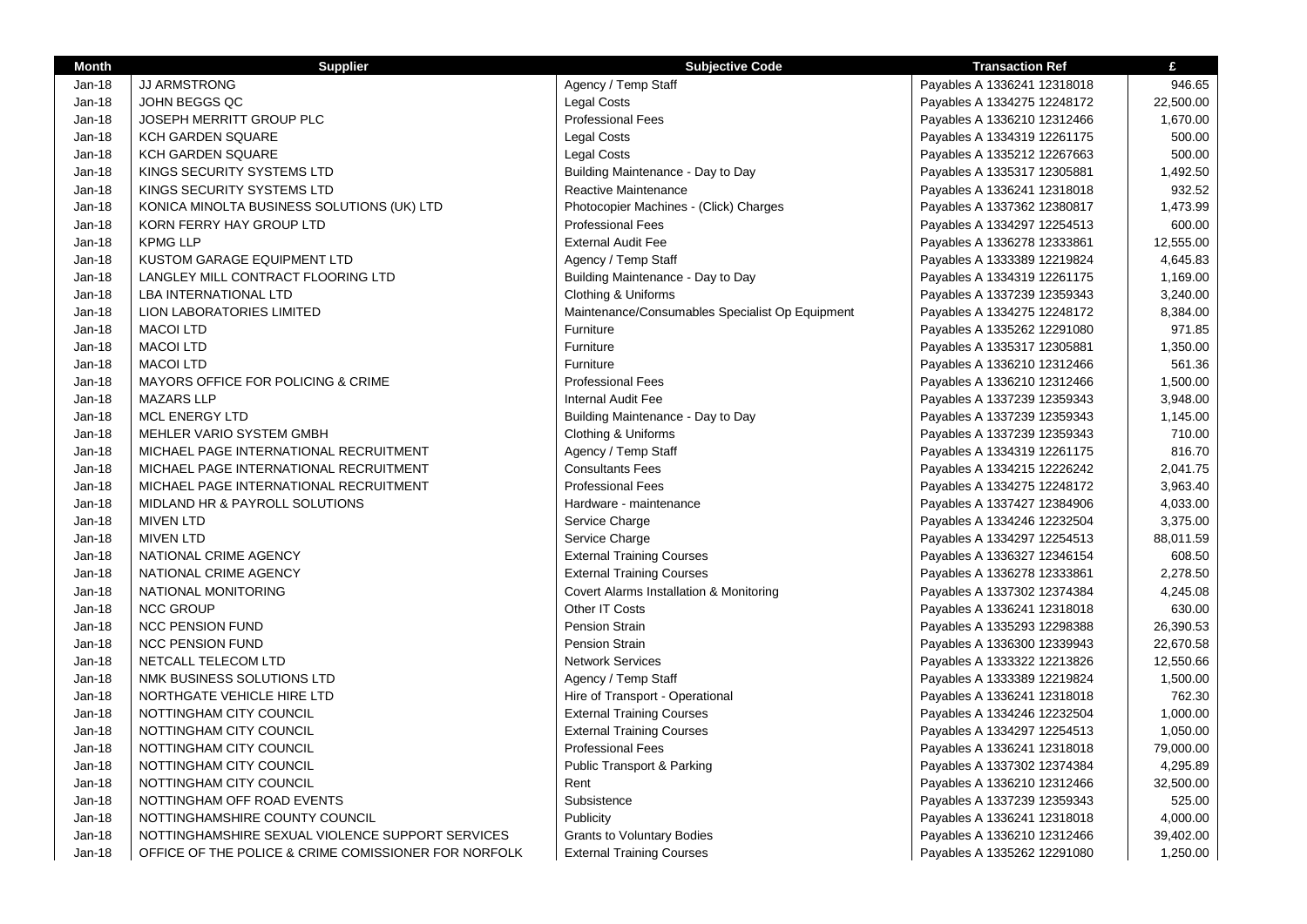| <b>Month</b> | <b>Supplier</b>                                    | <b>Subjective Code</b>             | <b>Transaction Ref</b>      | £            |
|--------------|----------------------------------------------------|------------------------------------|-----------------------------|--------------|
| Jan-18       | OLIVIA CHECA-DOVER                                 | Legal Costs                        | Payables A 1334297 12254513 | 1,675.00     |
| Jan-18       | ORACLE CORPORATION UK LTD                          | Hardware - purchase                | Payables A 1334275 12248172 | 29,880.98    |
| Jan-18       | ORBIS PROTECT LTD                                  | <b>Contract Cleaning</b>           | Payables A 1335212 12267663 | 790.00       |
| Jan-18       | ORBIS PROTECT LTD                                  | <b>Contract Cleaning</b>           | Payables A 1336300 12339943 | 1,325.00     |
| Jan-18       | ORBIS PROTECT LTD                                  | Damage to Property / Boarding Up   | Payables A 1337362 12380817 | 1,380.00     |
| Jan-18       | ORBIS PROTECT LTD                                  | Vehicle Cleaning                   | Payables A 1337362 12380817 | 695.00       |
| Jan-18       | ORBIS PROTECT LTD                                  | Vehicle Cleaning                   | Payables A 1337464 12385834 | 954.85       |
| Jan-18       | P <sub>2</sub> G LLP                               | <b>Professional Fees</b>           | Payables A 1334319 12261175 | 3,250.90     |
| Jan-18       | P <sub>2</sub> G LLP                               | <b>Professional Fees</b>           | Payables A 1333322 12213826 | 7,280.00     |
| Jan-18       | PANGBOURNE MUSICAL DISTRIBUTORS LTD                | Mobile Information System          | Payables A 1335212 12267663 | 780.00       |
| Jan-18       | PANGBOURNE MUSICAL DISTRIBUTORS LTD                | Mobile Information System          | Payables A 1337207 12352772 | 560.00       |
| Jan-18       | PANGBOURNE MUSICAL DISTRIBUTORS LTD                | Mobile Information System          | Payables A 1336300 12339943 | 1,676.00     |
| Jan-18       | PARK PLACE TECHNOLOGIES COMPUTER LTD               | Hardware - maintenance             | Payables A 1336327 12346154 | 670.00       |
| Jan-18       | PARK PLACE TECHNOLOGIES COMPUTER LTD               | Hardware - maintenance             | Payables A 1336241 12318018 | 670.00       |
| Jan-18       | <b>PAYPOINT PLC</b>                                | <b>Electronic Forensics</b>        | Payables A 1337302 12374384 | 575.00       |
| Jan-18       | PERSONNEL HYGIENE SERVICES LTD                     | <b>Other Operational Expenses</b>  | Payables A 1335293 12298388 | 2,863.00     |
| Jan-18       | PERSONNEL HYGIENE SERVICES LTD                     | <b>Other Operational Expenses</b>  | Payables A 1336210 12312466 | 1,995.00     |
| Jan-18       | POLICE AND CRIME COMMISSIONER FOR CHESHIRE         | <b>Collaboration service</b>       | Payables A 1336327 12346154 | 663,892.72   |
| Jan-18       | POLICE AND CRIME COMMISSIONER FOR CHESHIRE         | <b>Collaboration service</b>       | Payables A 1336241 12318018 | 71,226.53    |
| Jan-18       | POLICE AND CRIME COMMISSIONER FOR LEICESTERSHIRE   | <b>Collaboration service</b>       | Payables A 1337362 12380817 | 2,154,334.00 |
| Jan-18       | POLICE AND CRIME COMMISSIONER FOR LEICESTERSHIRE   | <b>Other Partnerships</b>          | Payables A 1333389 12219824 | 13,478.35    |
| Jan-18       | POLICE AND CRIME COMMISSIONER FOR NORTHAMPTONSHIRE | <b>External Training Courses</b>   | Payables A 1336241 12318018 | 7,200.00     |
| $Jan-18$     | POLICE AND CRIME COMMISSIONER FOR STAFFORDSHIRE    | <b>Other Partnerships</b>          | Payables A 1335293 12298388 | 50,203.00    |
| Jan-18       | POLICE AND CRIME COMMISSIONER FOR SURREY           | Subsistence                        | Payables A 1336241 12318018 | 500.00       |
| $Jan-18$     | POLICE AND CRIME COMMISSIONER FOR WEST MIDLANDS    | <b>Forensic Analysis</b>           | Payables A 1334275 12248172 | 48,026.00    |
| Jan-18       | <b>POLYFORMES LTD</b>                              | Firearms & Ammunition              | Payables A 1337302 12374384 | 646.00       |
| $Jan-18$     | PREMIER PETS HOTEL                                 | Police Dogs - Feed/kennelling/vets | Payables A 1337239 12359343 | 948.60       |
| $Jan-18$     | PRIMARY CARE COMMISSIONING CIC                     | <b>External Training Courses</b>   | Payables A 1335317 12305881 | 1,197.00     |
| Jan-18       | <b>PROSYS</b>                                      | Vehicles - Spares                  | Payables A 1334297 12254513 | 895.00       |
| $Jan-18$     | <b>QUADRANT SECURITY GROUP LTD</b>                 | Minor Systems                      | Payables A 1334275 12248172 | 10,405.00    |
| $Jan-18$     | RELIANCE HIGH TECH LTD                             | <b>Annual Servicing</b>            | Payables A 1337302 12374384 | 2,020.20     |
| $Jan-18$     | RELIANCE HIGH TECH LTD                             | Building Maintenance - Day to Day  | Payables A 1335317 12305881 | 579.60       |
| $Jan-18$     | RELIANCE HIGH TECH LTD                             | Reactive Maintenance               | Payables A 1335317 12305881 | 580.40       |
| Jan-18       | RICHARD LEIGH EVANS                                | <b>Forensic Analysis</b>           | Payables A 1337362 12380817 | 784.88       |
| $Jan-18$     | RICHFORD MOTOR SERVICES LTD                        | <b>Vehicle Recovery Costs</b>      | Payables A 1337239 12359343 | 6,491.00     |
| Jan-18       | RICHFORD MOTOR SERVICES LTD                        | <b>Vehicle Recovery Costs</b>      | Payables A 1336327 12346154 | 4,637.00     |
| Jan-18       | RICHFORD MOTOR SERVICES LTD                        | <b>Vehicle Recovery Costs</b>      | Payables A 1333389 12219824 | 10,698.00    |
| Jan-18       | ROYAL MAIL GROUP PLC                               | Postage Costs                      | Payables A 1334275 12248172 | 2,146.17     |
| Jan-18       | ROYAL MAIL GROUP PLC                               | Postage Costs                      | Payables A 1336241 12318018 | 6,691.66     |
| Jan-18       | RUSSELL RICHARDSON & SONS LTD                      | <b>Waste Disposal</b>              | Payables A 1334297 12254513 | 585.00       |
| $Jan-18$     | <b>S4 TRAINING CONSULTANCY LTD</b>                 | <b>Professional Fees</b>           | Payables A 1335212 12267663 | 1,417.30     |
| Jan-18       | SHERWOOD PINES CYCLE CENTRE                        | Bicycle Repairs & Maintenance      | Payables A 1335317 12305881 | 4,353.95     |
| Jan-18       | SHRED STATION LTD                                  | <b>Waste Disposal</b>              | Payables A 1335293 12298388 | 507.30       |
| $Jan-18$     | SLATER ELECTRICAL SERVICES LTD                     | <b>Other Operational Expenses</b>  | Payables A 1337207 12352772 | 1,767.20     |
| Jan-18       | SLATER ELECTRICAL SERVICES LTD                     | Reactive Maintenance               | Payables A 1335212 12267663 | 858.45       |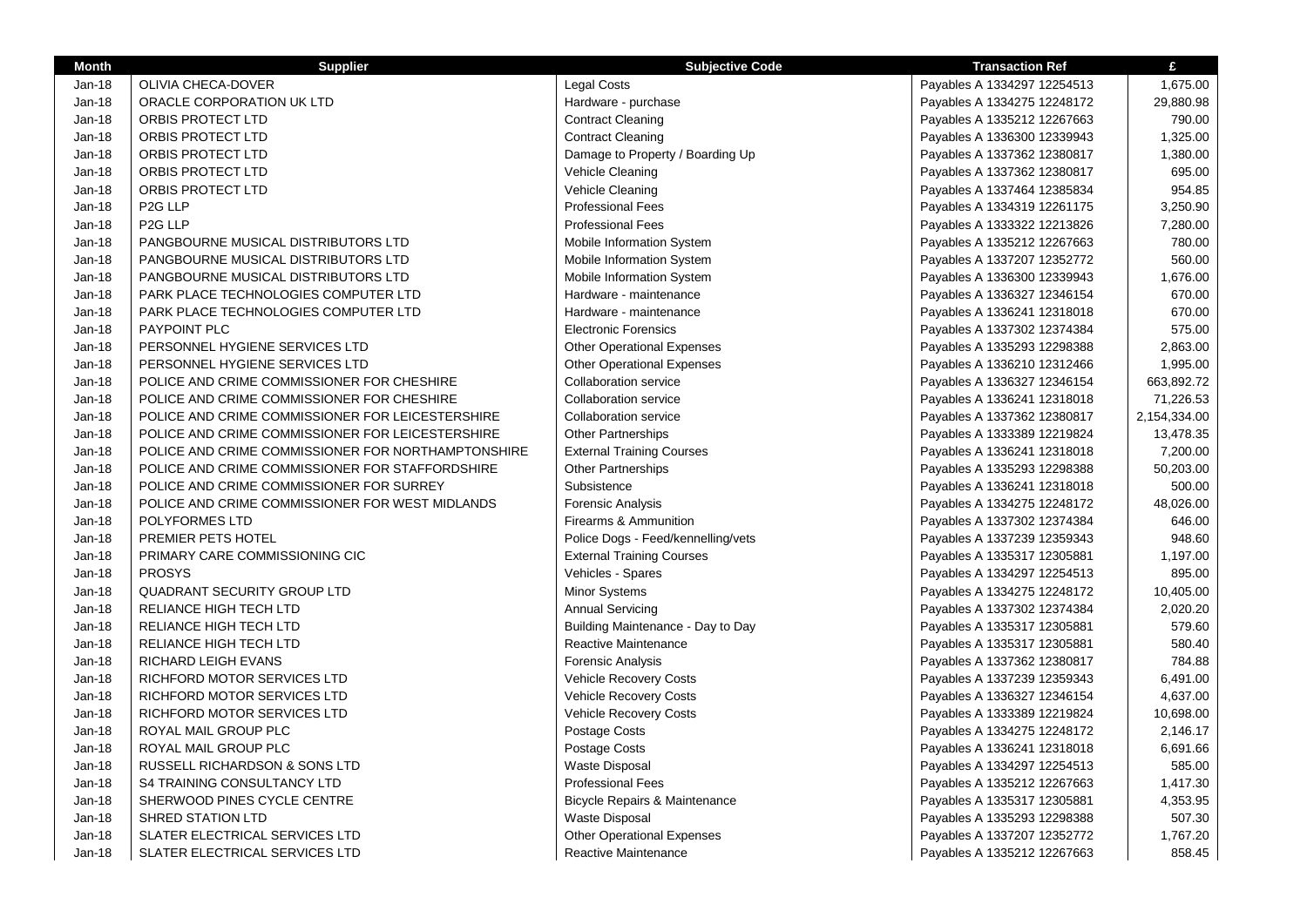| <b>Month</b> | <b>Supplier</b>                                 | <b>Subjective Code</b>                          | <b>Transaction Ref</b>      | £          |
|--------------|-------------------------------------------------|-------------------------------------------------|-----------------------------|------------|
| Jan-18       | SMARTDESK SYSTEMS LTD T/A TGS SERVICES (UK) LTD | Network Management                              | Payables A 1336327 12346154 | 500.23     |
| Jan-18       | <b>SMARTVISUAL LTD</b>                          | <b>Minor Systems</b>                            | Payables A 1336327 12346154 | 3,960.94   |
| $Jan-18$     | SOCOTEC UK LTD                                  | <b>Professional Fees</b>                        | Payables A 1337239 12359343 | 1,030.00   |
| $Jan-18$     | SOFTWARE BOX LTD                                | Software Licences                               | Payables A 1336241 12318018 | 1,564.85   |
| Jan-18       | SOLO SERVICE GROUP LTD                          | <b>Contract Cleaning</b>                        | Payables A 1334319 12261175 | 44,881.00  |
| Jan-18       | <b>SOLOS CONSULTANTS LTD</b>                    | Agency / Temp Staff                             | Payables A 1337362 12380817 | 1,347.60   |
| Jan-18       | SOLOS CONSULTANTS LTD                           | Agency / Temp Staff                             | Payables A 1335262 12291080 | 832.33     |
| Jan-18       | <b>SOLOS CONSULTANTS LTD</b>                    | Agency / Temp Staff                             | Payables A 1337207 12352772 | 713.03     |
| Jan-18       | SOLOS CONSULTANTS LTD                           | Agency / Temp Staff                             | Payables A 1337427 12384906 | 656.08     |
| Jan-18       | SONIC COMMUNICATIONS (INTERNATIONAL) LTD        | <b>Professional Fees</b>                        | Payables A 1337207 12352772 | 8,610.00   |
| $Jan-18$     | <b>SPACEWISE</b>                                | <b>Other Operational Expenses</b>               | Payables A 1334319 12261175 | 1,209.00   |
| $Jan-18$     | <b>SPACEWISE</b>                                | <b>Other Operational Expenses</b>               | Payables A 1336278 12333861 | 1,170.00   |
| Jan-18       | SPECIALIST COMPUTER CENTRES PLC                 | Software Licences                               | Payables A 1337302 12374384 | 4,651.14   |
| Jan-18       | ST JOHN AMBULANCE                               | Hire of Rooms/Premises                          | Payables A 1334275 12248172 | 2,500.00   |
| Jan-18       | STARFISH CONSULTING (RUTLAND) LTD               | Specific Grants awarded                         | Payables A 1337362 12380817 | 5,137.35   |
| Jan-18       | STARTRAQ (UK) LTD                               | <b>Professional Fees</b>                        | Payables A 1336327 12346154 | 7,767.00   |
| Jan-18       | STARTRAQ (UK) LTD                               | Software Licences                               | Payables A 1336327 12346154 | 2,234.68   |
| Jan-18       | SUNTOP BOARDING KENNELS                         | Police Dogs - purchase                          | Payables A 1334319 12261175 | 5,475.00   |
| $Jan-18$     | TELEPHONE TECHNOLOGY LTD                        | Mobile Phone Call Charges & Contract Cost       | Payables A 1337302 12374384 | 1,586.40   |
| $Jan-18$     | TETRA SCENE OF CRIME LTD                        | <b>Professional Fees</b>                        | Payables A 1337239 12359343 | 1,650.00   |
| Jan-18       | THE APPROPRIATE ADULT SERVICE LTD               | <b>Professional Fees</b>                        | Payables A 1334319 12261175 | 7,511.00   |
| Jan-18       | THE BOC GROUP LTD                               | Maintenance/Consumables Specialist Op Equipment | Payables A 1336300 12339943 | 924.55     |
| Jan-18       | THEBIGWORD INTERPRETING SERVICES LTD            | <b>Interpreters Fees</b>                        | Payables A 1335293 12298388 | 3,132.69   |
| Jan-18       | TRUVELO (UK) LTD                                | Building Maintenance - Day to Day               | Payables A 1337239 12359343 | 1,870.00   |
| $Jan-18$     | TRUVELO (UK) LTD                                | <b>Other Operational Expenses</b>               | Payables A 1334246 12232504 | 1,340.00   |
| Jan-18       | TRUVELO (UK) LTD                                | <b>Other Operational Expenses</b>               | Payables A 1337239 12359343 | 4,170.00   |
| $Jan-18$     | UK LANGUAGE SOLUTIONS LTD                       | <b>Witness Expenses</b>                         | Payables A 1334319 12261175 | 1,318.75   |
| Jan-18       | UNIFY ENTERPRISE COMMUNICATIONS LTD             | Software Licences                               | Payables A 1335317 12305881 | 6,600.00   |
| $Jan-18$     | UNISYS LTD                                      | Network HOLMES 2                                | Payables A 1335232 12275243 | 157,880.00 |
| Jan-18       | VBCS                                            | <b>Other Operational Expenses</b>               | Payables A 1336327 12346154 | 826.35     |
| Jan-18       | <b>VENSON NOTTS LTD</b>                         | <b>Vehicle Repairs</b>                          | Payables A 1337207 12352772 | 5,702.36   |
| Jan-18       | <b>VENSON NOTTS LTD</b>                         | Venson PPM                                      | Payables A 1337207 12352772 | 118,563.78 |
| $Jan-18$     | <b>VENSON NOTTS LTD</b>                         | Venson DSAF                                     | Payables A 1337207 12352772 | 94,943.83  |
| Jan-18       | VEOLIA ENVIRONMENTAL SERVICES (UK) LTD          | <b>Waste Disposal</b>                           | Payables A 1337207 12352772 | 14,197.53  |
| $Jan-18$     | <b>VIKING ARMS LTD</b>                          | Firearms & Ammunition                           | Payables A 1334319 12261175 | 740.58     |
| Jan-18       | <b>VIRGIN MEDIA BUSINESS LTD</b>                | Network Management                              | Payables A 1337302 12374384 | 631.55     |
| $Jan-18$     | VIRGIN MEDIA BUSINESS LTD                       | Network Management                              | Payables A 1333389 12219824 | 8,636.31   |
| Jan-18       | VIRGIN MEDIA BUSINESS LTD                       | Network Management                              | Payables A 1337207 12352772 | 5,077.75   |
| Jan-18       | <b>VISAV LTD</b>                                | <b>Professional Fees</b>                        | Payables A 1337239 12359343 | 4,800.00   |
| Jan-18       | VODAFONE CORPORATE LIMITED                      | Mobile Phone Call Charges & Contract Cost       | Payables A 1334275 12248172 | 4,517.94   |
| Jan-18       | <b>VODAFONE CORPORATE LIMITED</b>               | Mobile Phone Call Charges & Contract Cost       | Payables A 1336327 12346154 | 4,284.16   |
| Jan-18       | <b>VODAFONE CORPORATE LIMITED</b>               | Mobile Phone Call Charges & Contract Cost       | Payables A 1334319 12261175 | 590.00     |
| Jan-18       | WA PRODUCTS (UK) LTD                            | Maintenance/Consumables Specialist Op Equipment | Payables A 1334275 12248172 | 971.75     |
| $Jan-18$     | WA PRODUCTS (UK) LTD                            | <b>Specialist Operational Equipment</b>         | Payables A 1334275 12248172 | 718.30     |
| $Jan-18$     | WA PRODUCTS (UK) LTD                            | <b>Specialist Operational Equipment</b>         | Payables A 1335262 12291080 | 943.37     |